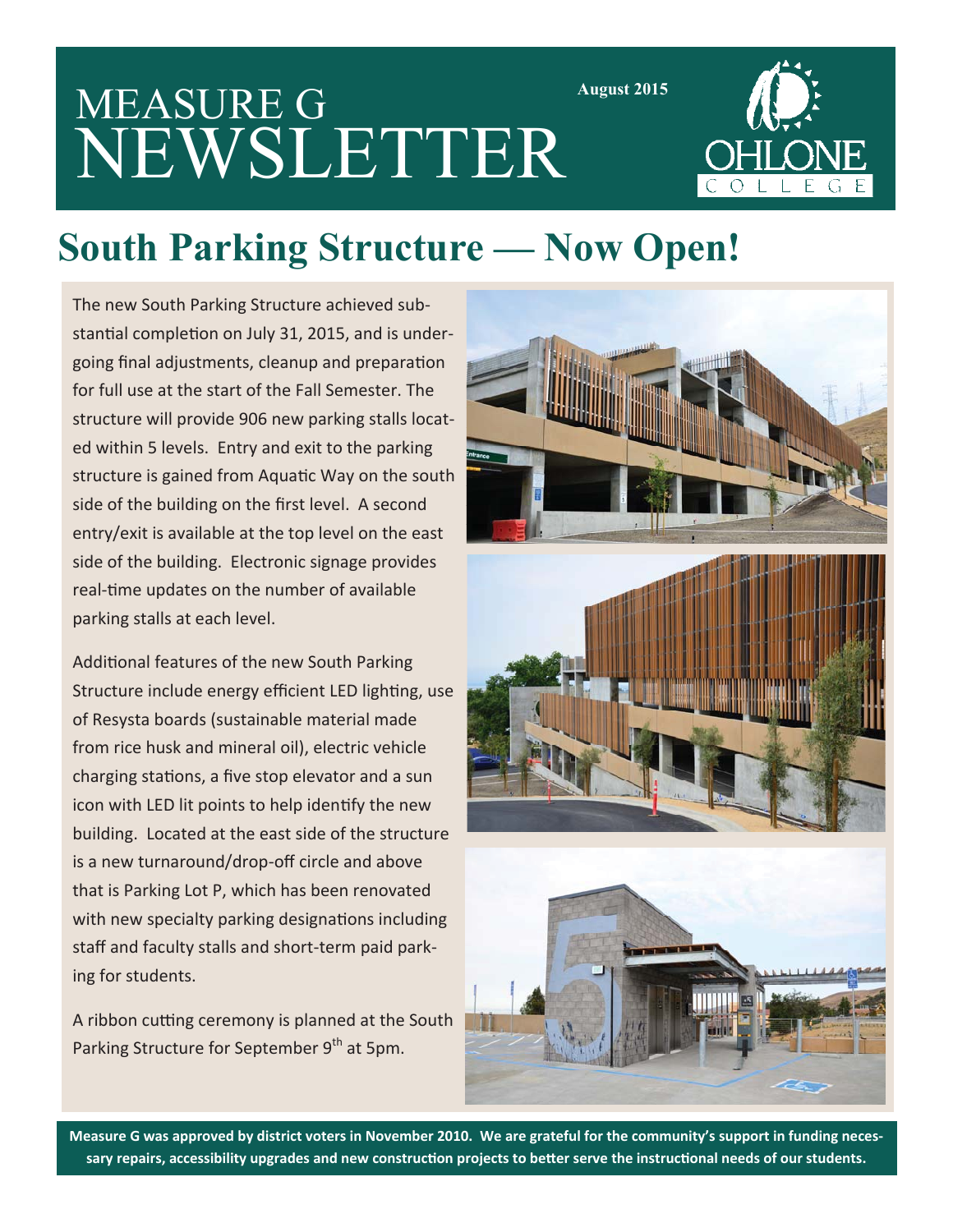## **Demolition**

Buildings 1, 2 and 8 on the Fremont campus were completely vacated in December of 2014 to allow demolition of the three 1970's era buildings. Demolition of these buildings makes way for the new Academic Core Buildings project. Building 1 housed the college library and provided office space for the college's many administrative and operaƟonal departments. Buildings 2 and 8 served primarily as general academic learning spaces including science, technology, and engineering labs, as well as music performance and practice rooms.





below-grade footing demolition still in progress.

The demolition project follows strict construction waste management and disposal requirements to promote salvage, reuse and recycling of the demolished materials. A minimum of 50% of the demolition materials will be diverted from the landfill, to be processed and reused in other building and infrastructure projects. Prior to demolition premium old-growth redwood trim was removed from all three buildings. Seven thousand lineal feet of this material will be re-

purposed and used as finish material throughout the new Academic Core buildings. Several thousand more lineal feet of the same material will be available to the public for incorporation in other building and projects.

A time-lapse video of the demolition project performed this summer will be available after August 28<sup>th</sup> at: **ohlonebond.org**

Those functions have all found temporary homes in the new swing space portables on the Fremont and Newark campuses. Once the relocation was complete, a temporary construction fence was brought in to encircle the future home of the new Academic Core Buildings and demolition commenced. Large building containments were established to perform a "soft demolition". Shortly after the end of the Spring Semester "hard demolition" of the concrete and steel structures commenced. All three buildings have been demolished and removed from the site with final utility and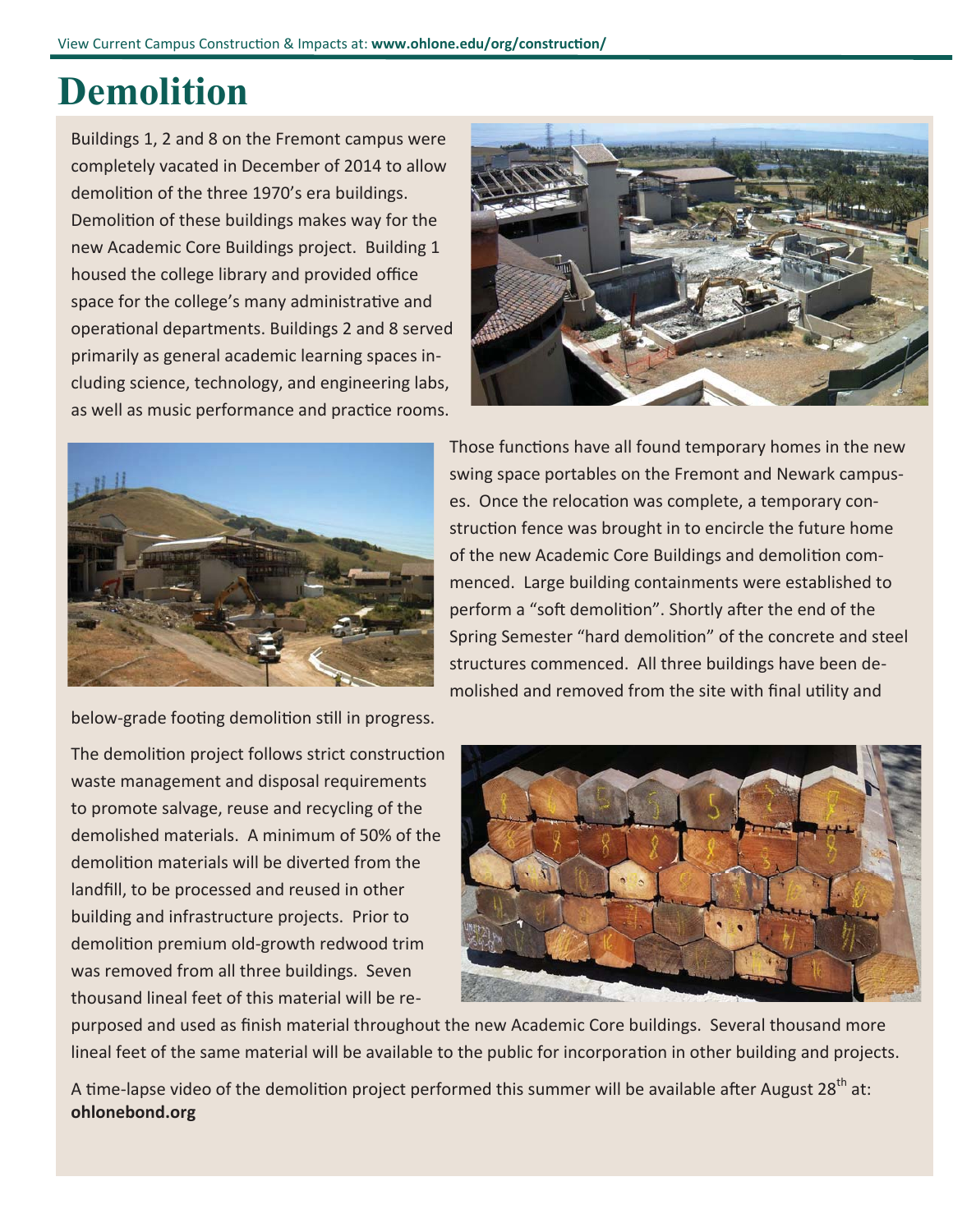## **Athletic Fields: Construction Update**

The Athletic Fields project site located at the lower campus and identified by the blue temporary fencing is in full swing. This project provides new synthetic turf baseball, softball and soccer fields for the campus. Each field will have associated team rooms/dugouts and storage. A new fieldhouse will be used as a hub for the fields and include restrooms, small concession items and storage for equipment/tools required to maintain the new facilities.

With the existing field demolition completed, the project is currently in the earthwork phase, utilizing soil and fill that was excavated and stockpiled during construction of the new South Parking Structure. This strategy saves the Measure G bond program time and money by avoiding the "import/export" and



purchase of earth fill, and substantially reduces the amount of truck traffic on campus and Bay Area roadways.

The baseball and softball fields are scheduled for availability in March 2016. The soccer field will be available for Fall Semester 2016.

## **Academic Core Buildings**

On July 31, 2015 the State of California – Division of State Architect (DSA) approved the project design documents for use and construction of the Academic Core Buildings project. This major milestone is critical to completing the design and contracting phase of the project and is a legal mandate before commencing with any new construction.

Extensive underground structural work is required which will take months before any of the new buildings will begin to be erected. Steel framing could begin as early March of 2016 which will help the new structures take shape. Several renderings of the Aca-



demic Core Buildings as well as a three-dimensional physical model of the project were provided recently by the architect and can be seen at Building 7 on the Fremont Campus.

The new Academic Core Buildings facility will provide modern, technologically capable, well-lit learning environments for general use classrooms, science and engineering labs, music and art studios as well as new lecture halls and a library/ learning center. The buildings will also house faculty, staff and executive offices. A new central utility building is included in the project which will enable the campus to run more efficiently, saving operating costs and energy use in the future. The Academic Core Buildings are scheduled for completion and use by the Fall Semester of 2018.